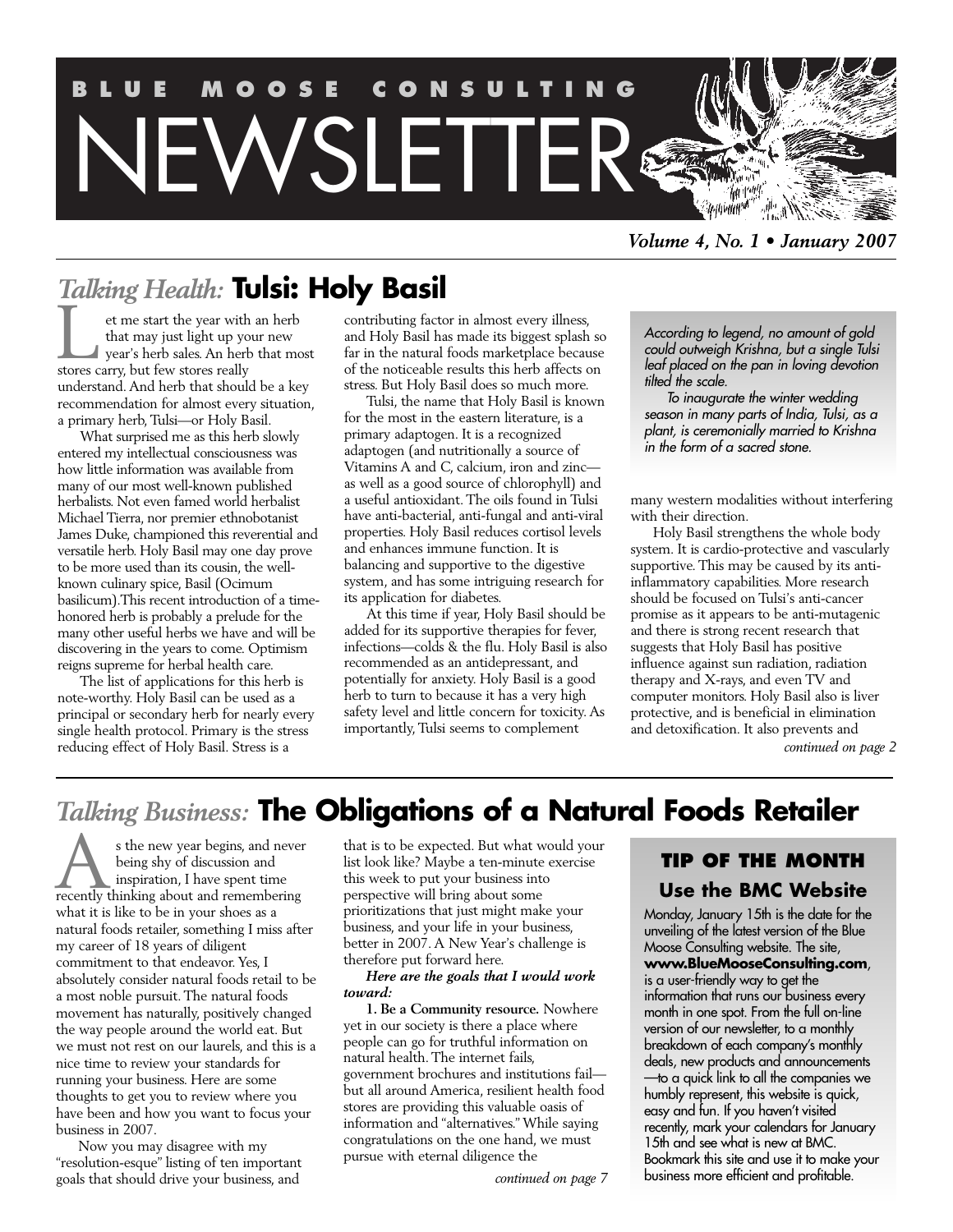# **Tulsi: Holy Basil**

*continued from page 1*

reduces gastric ulcerations. Tulsi is even reported to repel mosquitoes and lice.

Holy Basil is an herb that should be recommended to that growing population of sports and exercise aficionados. It increases physical endurance and is noted to efficiently increase the body's use of oxygen. Some also suggest that Tulsi has Cox2 inhibiting capabilities.

No wonder Tulsi is called "The Incomparable One" in the world of Ayurvedic medicine. The herb Tulsi is indeed a pillar of one of the oldest healing systems in our world history. It is classified as a rasayana, an herb that nourishes the entire body: and indeed it does!! Whether you use the word rasayana herb or adaptogen, Holy Basil is recognized as being safe in every application.

The history of Tulsi (pronounced *Toolsee*) is enchanting. Tulsi was believed to be *the* preferred food of the gods in the Hindu

# **TESTIMONIALS COUNT**

*Another Well-In-Hand Zero Zits Fan (these testimonials come in daily)* "I just wanted to say that I hope you guys never stop making this stuff. I am forever grateful for this stuff I love it so much it has helped me in more ways than one. My face has never looked this good since I was in Jr. High and I am now 23 yrs old. Thank you ! Have a wonderful day."

*Sincerely, M.S.* 

religion. As the herb traveled westward, it was renamed holy basil or St. Josephwort, and is looked upon by many as a gift from Christ. The food of Krishna, Vishnu and Shiva became a religious and ceremonial herb in most cultures in the East. Every part of the Holy Basil plant is steeped in religious lore. Parts of the plant are used ceremonially and even the bark of the plant is used to

# **PLANNING A VACATION? INCORPORATE WORK & FUN**

**February 16-18** SW Regional *Natural Products Association Convention* Dallas, TX **March 8-11** *Expo West* Anaheim, CA **March 26-27** *Natural Foods Lobby Day*, Washington, DC **May 18-20** Midwest Region *Heartland Market* Grand Rapids, MI **July 20-22** *Natural Products Association Trade Show & Convention* Las Vegas, NV **September 26-29** *Expo East* Baltimore, MD **October 12-14** Natural Products Northwest (35th Anniversary) Seattle, WA **October 26-28** Natural Product Association West's *Health Harvest Show* Long Beach, CA **November 29-December 2** Southeast region *SOHO Expo*

# **ANOTHER REASON TO JOIN THE NATURAL PRODUCTS ASSOCIATION**

*December 22, 2006* 

# **President Bush Signs Dietary Supplement and OTC Bill on Mandatory Adverse Event Reporting**

*Natural Products Association Supports Law, Says New Requirements Will Illustrate Exemplary Safety Record of Supplements*

The president has signed into law the Dietary Supplement and Non-Prescription Drug Consumer Protection Act (the "AER bill"), S. 3546. The legislation cleared the 109th Congress in its final hours, and it amends the federal Food, Drug and Cosmetic Act, requiring the reporting of "serious" adverse events for both over the counter (OTC) drugs and dietary supplements to the U.S. Food and Drug Administration (FDA).

The bill was overwhelmingly supported by dietary supplement retailers and suppliers who welcomed its passage as further proof that the industry is well-regulated and committed to consumer safety. Introduced by two of the dietary supplement industry's strongest supporters in Congress, Sens. Orrin Hatch (R-Utah) and Tom Harkin (D-Iowa), the bill includes several provisions that were key to earning the Natural Products Association's support. These include requiring that the bill: 1) be limited to serious adverse events and not require reporting of just any complaint; 2) not require retailers to report adverse events from customers to the FDA; 3) include OTC drugs; 3) include a state preemption provision; 4) be limited to products sold in the U.S.; 5) allow third parties to report or evaluate claims.

The bill will take effect one year from its being signed into law and requires that the FDA issue a guidance to industry addressing the reporting requirements within nine months of enactment. Congratulations to the Natural Products Association on being organized, focused and willing to go the distance to protect our industry for the long-term!!



# **NEW YEAR'S RESOLUTIONS**

- 1. Join the *Natural Products Association* and get involved
- 2. Carry and promote lines that are loyal to the industry
- 3. Eat well as you promote good health to others
- 4. Make sure you get a vacation every year
- 5. Learn more about homeopathy

make meditation beads, necklaces and belts of spiritual importance in Indian culture. In the west, Holy Basil played a critical role in the celebrations during the holiday celebrations for St. Basil. Common Basil has been a culinary herb for centuries, and Basil is mentioned in the Bible.

So why has it taken so long for Holy Basil to become a coveted herb in the U.S.? That is an intriguing question that is worth a case study. But as Holy Basil receives the scrutiny of western science, it is proving every bit as beneficial as the lore of old.

Basil itself is a member of the mint family. It contains a strong-scented volatile oil including terpenoids (eugenol, thymol, and estragole). Basil is also complex, with a variety of what are called chemotypes. There are minor variations of these chemotypes among each plant that affects the range and mixes of constituents. The exact components of basil oil will vary widely, being influenced by factors of harvest and growing patterns. Contrary to some text notes, Basils are actually native to tropical Asia, later migrating to the Mediterranean region. Holy Basil is a cousin of the sweet basil that we are familiar with for cooking.

# **HOW TO DIFFERENTIATE**

Holy Basil has this variety of active constituents in its family as well. Simply said, not all herbs sold as Holy Basil will perform with the effectiveness that a properly grown and harvested Holy Basil will. Holy Basil can actually refer to several different varietals within the species. Leaf color ranges from light green to dark purple, and flowers can vary from white to reddish purple. This is not just a fancy name for some foreigngrown basil. Likewise, smell and taste of various Tulsis can vary from peppermint and licorice to clove or lemon. Tulsi has been cultivated and wildcrafted in India for millennia, but realize that there are superior sources as well as less reputable ones.

If we look at the merits of the plant, it is curious to note that there are dramatic differences in the chemical composition of each harvest based upon growing conditions, harvesting and even storage. Therefore, we

*continued on page 6*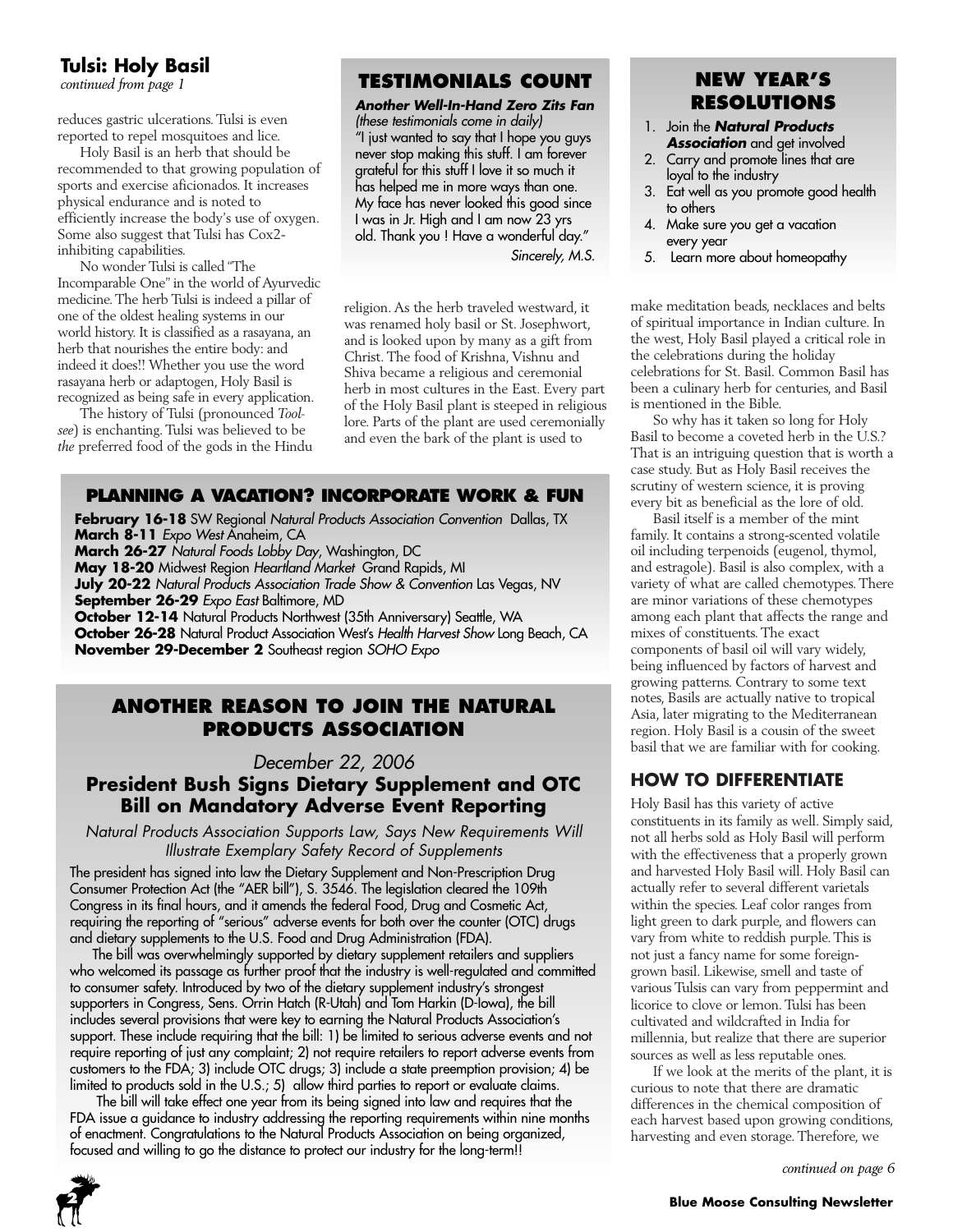

### **January Monthly Promo 25% OFF Virattack™ Compound Black Elderberry Glycerite Wild Cherry–Petasites Compound**  minimum order 3 per SKU

**Virattack™ Compound** is Herb Pharm's premier antiviral remedy. Equal amounts of lomatium root, St. Johnswort flower & bud, lemon balm flower & bud, olive leaf, and echinacea mature seed provide a balanced formula with many uses at this time of year and for many other serious disease conditions.

Wild Cherry-Petasites Compound is Herb Pharm's superior quality herb combination comprised of equal parts wild cherry bark, butterbur rhizome, skunk cabbage rhizome & roots, licorice root, and thyme leaf & flower. It relieves coughs and irritation of the respiratory tract.

A new 2006 edition of the **Therapeutic Herb Manual,** written by **Ed Smith**, is now available. Ask for one when you place your *Winter Immune Promotion*!! This manual will become a daily source of information about the use of 119 single liquid herbal extracts as well as 57 herbal compounds. A lifetime's worth of knowledge at your fingertips!! **Breath Tonic™** is a smashing success. Stock the industry's first Organic Herbal Breath Spray by the register, and see the smiles and smell the fresh breath from satisfied, discerning consumers: organic peppermint, organic cinnamon, organic ginger & organic clove.

### Not represented by BMC in NJ

*"Eye Health"*



# **New Products for the New Year**

## *Are you carrying any of these recent innovations?*

- *Early Promise* Prenatal Triplex Care System
- CellularActive™ CoQ10 Ubiquinol 50 mg softgels
- *Whey of Life*™ Protein powder *Vanilla blast* 2.2 lb
- *Whey of Life*™ Protein powder *Chocolate blitz* 2.2 lb
- 100% All Natural Whey Protein isolate powder, unsweetened 1.1 lbs
- Methylcobalamin Vitamin B12 5000 mcg, chewable tablets 60s
- Liquid Calcium-Magnesium Citrate Strawberry 16 oz
- Multi-EFAs 1000 mg softgels (flax, EPO and borage oils) 90 softgels
- Glucosamine Celadrin® MSM Vcaps
- Inocell™ IP-6 Plus AHCC Vcaps
- BroccoliActive™ 500 mg Vcaps
- Cinnulin PF® 125 mg Vcaps
- CholesterRice® Vcaps

*Last quarter was a busy time for the Manufacturer of the Year.*



# NEWION<br>homeopathics

Always safe, always effective.

Whether New Year's resolutions, cleansing or the concerns of the season—now is the time to promote the natural goodness of Newton Homeopathics—always safe and always effective!

# **January Monthly Promotion 20% OFF**

Appetite Control Bowel Discomfort Caffeine Addiction Cold-Sinus **Constipation** Indigestion-Gas Inflammation **Parasites** 

*Newton Homeopathics for Pets*  Bowel Discomfort (P14)

*"Nothing But Natural" for Kids* Bowel Discomfort (F29)

*Cannot be combined with any other discount*

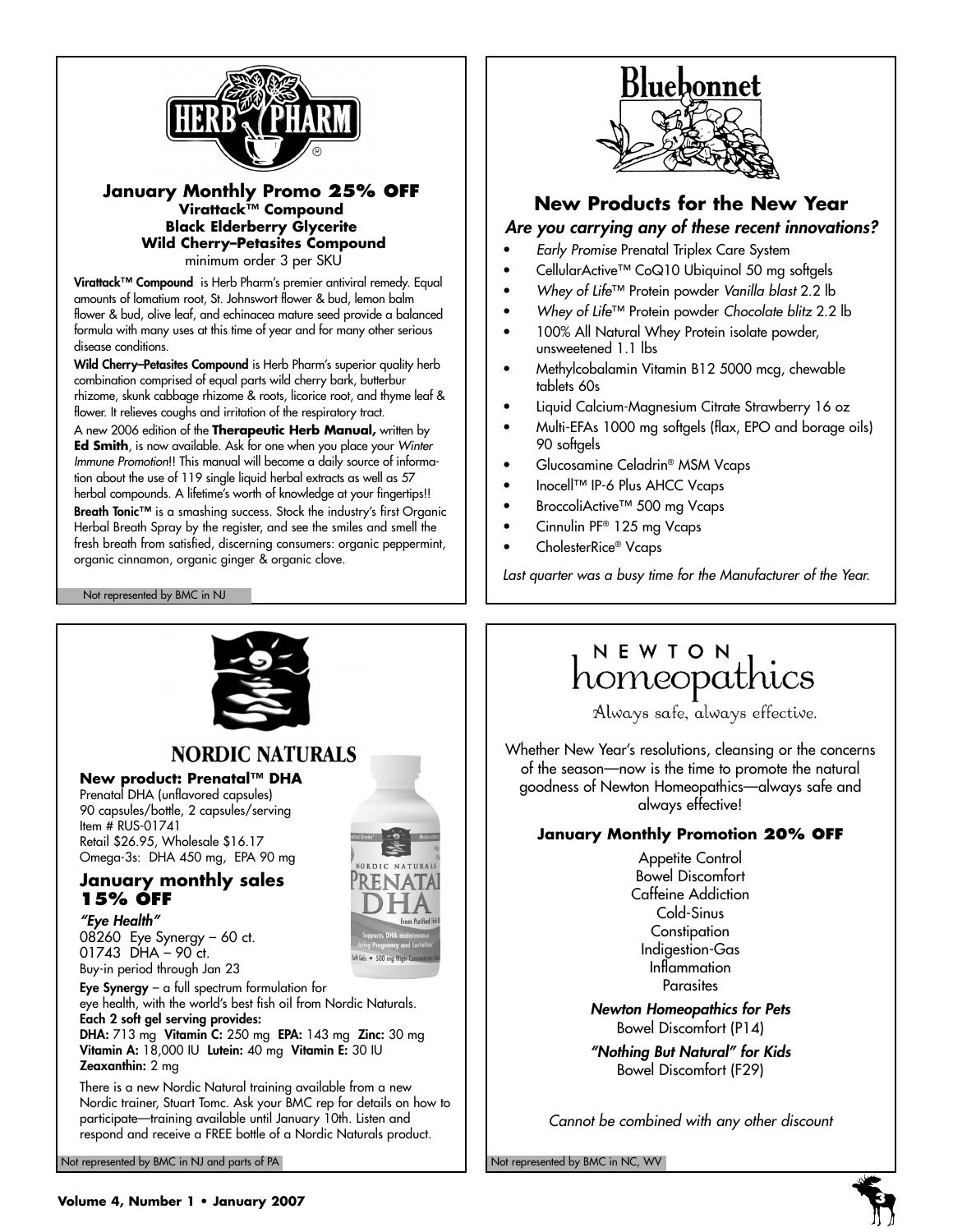

*The Essence of Well-Being®*

## **Never Underestimate the Power of LAVENDER**

Immerse yourself from head to toe in pure Aromatherapy with the Aromaland's "Lavender–Shower Me With Aromatherapy" Set. It includes a selection of natural body products made from plant-derived ingredients and pure Essential Oil Blends to stir your senses. Bodycare products with lavender from the experts.

Set includes:

- 'Lavender' Shampoo 240ml. (8oz.)
- 'Lavender' Conditioner 240ml. (8oz.)
- 'Lavender' Shower Gel 240ml. (8oz.)
- 'Lavender' Hand& Body Lotion 240ml. (8oz.)
- 'Lavender' Soap Bar 4oz.
- 'Bay Laurel & Mint' Foot & Leg Lotion – 240ml. (8oz.)



**Wintering with Silver** Holiday stress may have created an imbalance around the holidays, and now is not the time to be unprepared for the cold facts of winter. When you want to ward off infection, silver should always be at hand. Doctors and researchers are now starting to recognize what the mechanisms of action for silver are in the body and their observations are nothing short of monumental. The adage for your store should be "one bottle of silver hydrosol in every household medicine cabinet." And, at this time of year, a bottle of Sovereign Silver in every hand. Sovereign Silver—in a class of effectiveness, purity and safeness all by itself. Stock only the best-selling silver in America, Sovereign Silver. There is no viable substitute!!

Not represented by BMC in NC, SC, NJ, eastern PA **Buy in quantity and save. Sovereign Silver Endcaps sell** See the informative article on the importance of silver hydrosol for cold and flu care in the *Healthy Living* magazine.



### **Issues that will define probiotic viability for the next decade:**

**"gut adhesion"**—is the lactic acid bacteria staying in the body, adapting and colonizing in the gut, or just an expensive supplement passing through?

**"immune system response"**—the natural inclination of the body's immune system is to view bacterial supplementation as an outsider antagonist. As such, most of the LAB (lactic acid bacteria) consumed is destroyed by an immune system that has to respond to the product presented. It is not about how high the count of the product, but rather its function in causing positive results [gut adhesion and colonization] while affecting the least immune system response.

**safety**—are the strains in the probiotic identified, tested for toxicity, and shown to be safe? The World Health Organization asks all probiotic manufacturers to prove that any strain they use is safe.

### **Not all Probiotics are alike.**

Dr Ohhira's Probiotics 12 PLUS is the world leader in safety and efficacy, and is the only company to present credible gut adhesion studies. Do you know what is in your probiotics??

The word *Probiotics* was first used in1965 to describe a function opposite that of antibiotics. It is currently defined as "a preparation of or a product containing viable, defined microorganisms in sufficient numbers, which alter the microflora (by implantation or colonization) in a compartment of the host and by that exert beneficial health effects on the host"



# **SURYA**<br>In the structure of the server of the server of the server of the server of the server of the server of the server of the server of the server of the server of the server of the server of the server of the server o

JUVO was founded in 1998 by renowned oncologist Dr. James Hwang, MD, specializing in holistic health alternative methods. He discovered through his practice that raw foods are a alternative means to promote regenerative response in the human body, and has used these cholesterol-lowering food as a powerful method of heart disease prevention.

Today JUVO serves the world in seeing the vision of improving life by delivering enzyme-rich holistic health food products.

Not represented by BMC in PA, NJ JUVO, freeze-dried, raw food meal replacements



*a non-addictive snooze aid* A quieting botanical and aromatherapy blend of: Arnica, Calendula, St. John's Wort flower oils, Ho shou wu, Betula, Vitamin E and pure essential oils including Lavender, Rosemary, Chamomile, in a nongreasy base of Olive and Sweet Almond

CERTIFIED (VEGAN



*New year, beautiful hair* **15% OFF Invoice Line Drive on Amazonia Preciosa line**

**15% OFF Invoice Line Drive on Fixation line**

*Buy-in period thru Jan 19*  **Amazonia Preciosa**—a salon quality shampoo and conditioner line utilizing nutrient-rich oils from rainforest nuts and seeds. With the unique scent of the Amazonia Preciosa tree, this product is the most delightful shampoo in America. A totally new hair care experience. **Surya Color Fixation** line helps keep the color in while moisturizing and gently cleaning the hair. Shampoo, conditioner and several masks and leave-in conditioners. For Surya's semi-permanent hair colorings creams, hennas, and for any color treatments—a perfect addition.

Surya Brasil has over 25 years experience as a supplier of high quality, natural hair care products and is the leading semi-permanent hair care brand in Brazil. They are the only company in the US that uses none of the following harmful ingredients: peroxide, ammonia, resorcinol, PPDs, GMOs, heavy metals, SLS or parabens in any of their products—the safest, cleanest option available for hair coloring—and products that are easy to use and colorfully beautiful for every hair type. All raw materials are extracted with environmental care and responsibility according to a company philosophy based in Ayurvedic principles. All products are dermatologically tested to minimize allergic reaction. Surya is a member of such key trade organizations as Campaign for Safe Cosmetics and AHPA. No animal ingredients, no animal testing.

Not represented by BMC in NC, SC



100% wild boar hair brushes

Natural and nylon hair brushes

The Professional Collection

Salon/Spa Displays

**Toothbrushes** 

Cosmetic Brushes

Bath & Body Care

Loofah Collection

Sisal Collection

R. S. Steiner–Men's Brushes

*Skin Care, Body Care, Hair Care Manufacturer, Importer, Distributor Since 1979*

Not represented by BMC in NC, NJ, PA

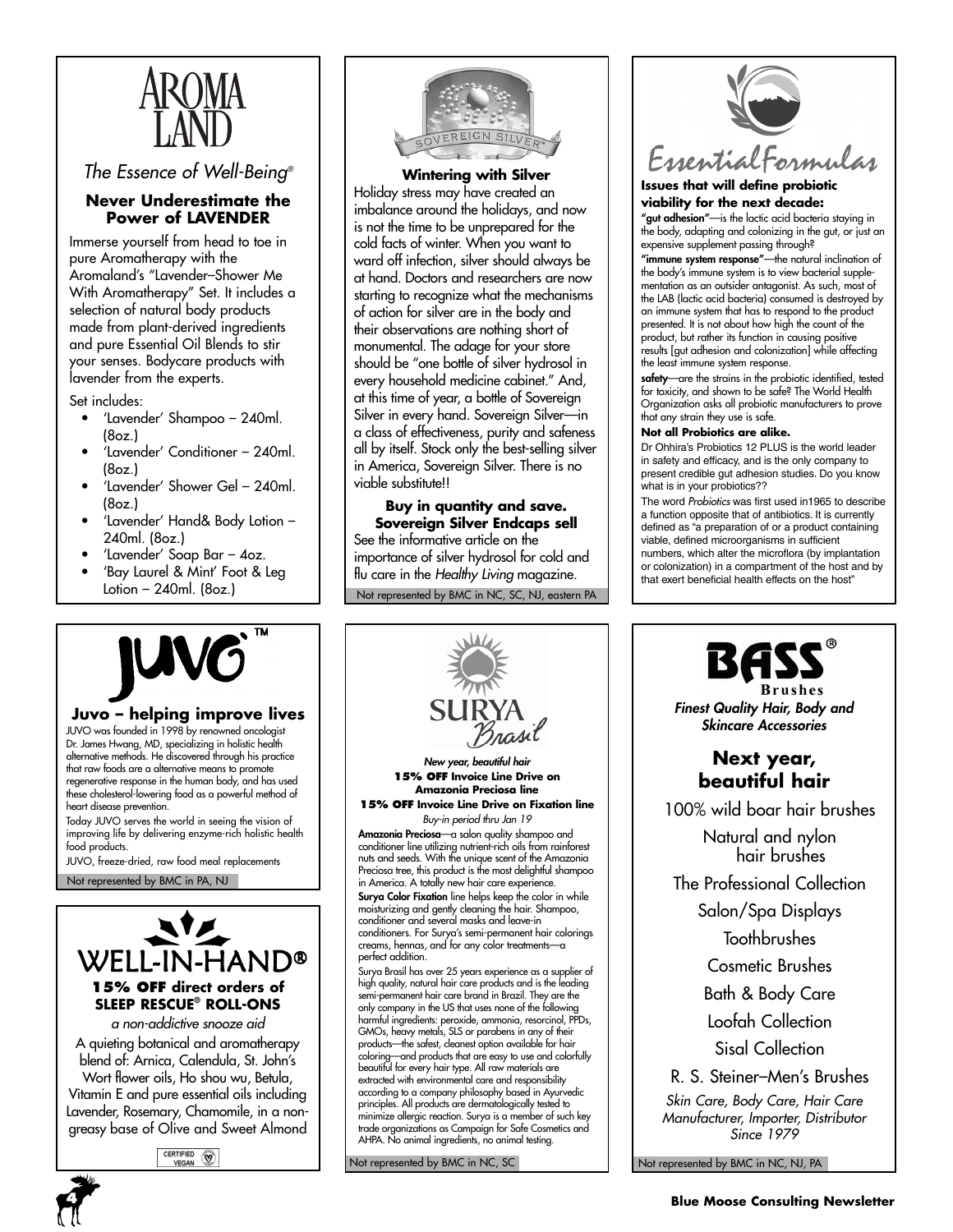

# HERBAL HEALTHCARE

### **Super Sale: Holy Basil 40% OFF** Tulsi—"The Incomparable One"

- from Himalaya USA, quaranteeing incomparable quality, now at incomparable prices.
- Buy 24 and create a display that will make Holy Basil a best-seller in your store.
- read about holy basil in this issue's Talking Health article. Educate your clientele and bring them this cherished herb for health today

### *Himalaya USA has the best sale of the year and it is here now in January.*

### **Himalaya Pure Herbs**

| Holy Basil 60 vcaps                      |       |  |  |
|------------------------------------------|-------|--|--|
| Regular Wholesale price                  | 6.26  |  |  |
| <b>Regular Retail price</b>              | 12.95 |  |  |
| Now                                      | 3.75  |  |  |
| no minimums for discount.                |       |  |  |
| Free shipping, \$75                      |       |  |  |
| Look for Himalaya USA's new bottles.     |       |  |  |
| Larger bottles with vibrant orange caps. |       |  |  |
| The combination formulas will now be in  |       |  |  |
| extract form and in Vcaps as well!!      |       |  |  |

### Not represented by BMC in PA, NJ



### **Soon to be one of the best-selling immune system supplements in your store!!!**

Life Source Basics is a life science company that is dedicated to improving immune health. Life Source Basics is the best natural product to support your immune system. It contains WGP 3-6, a patented natural carbohydrate derived from the cell wall of Baker's yeast. Backed by numerous independent studies at leading universities and medical centers, Life Source Basics activates key immune cells to more quickly identify and fight foreign challenges. And it's gentle and safe to take every day.

### **Life Source Basics Skin Renewal Cream**

Perhaps the best-kept beauty secret is Life Source Basics Skin Renewal Cream. It works naturally to activate immune cells (langerhans cells) that play a key role in healing and maintaining skin integrity. Skin Renewal Cream may help improve skin hydration, increase skin firmness and elasticity, and help protect against the harmful effects of the sun, toxins and other pollutants.

### **Life Source Basics Children's Chewable**

Nothing is more important than the health and happiness of our children. Unfortunately they are constantly exposed to foreign challenges at school, daycare or the playground. To keep their immune systems strong, Life Source Basics has created a delicious, all-natural immune supplement especially for kids. Life Source Basics Children's Chewable contains WGP 3-6, which researchers at leading universities and medical centers have shown activates key immune cells to more quickly identify and fight foreign challenges.



**Health Education & Health Products & Aloe Vera** 

# **Aloe Life—Aloe for Electrolytes & Energy**

Many people are not aware of what electrolytes even are!

Electrolytes represent minerals inside our own bodies. These minerals are needed to control cellular energy (electrical conductivity) and blood pressure on the inside and outside of the cell, and to maintain the pH of the blood. Sodium [Na] and Chloride [Chl], (usually found together in sodium chloride, NaChl), Calcium [Ca], Magnesium [Mg], Potassium [K], are the most commonly referred to electrolytes.

### **Aloe Life Aloe Vera helps electrolyte balance:**

- 1.) The juice contains 13 minerals including higher levels of K and Ca, along with 50+ trace minerals added with our *Azteca* trace minerals. We do not over-filter our aloe.
- 2.) Aloe Life juice is an herbal bitter (containing the yellow sap) that enhances HCL (hydrochloric acid) flow into the stomach for proper digestion of minerals. Minerals need HCL for proper digestion and absorption. Enzymes are not enough for mineral absorption.
- 3.) Minerals help in the process of the hydration cycle, in creating and maintaining energy.

# **MushroomScience**

Mushroom Science offers **Cordyceps Cs-4** in a guaranteed potency Vcap. In traditional Chinese medicine, Cordyceps sinensis, also called "caterpillar fungus" is considered to benefit the lung and kidney channels. It is commonly used in China as a type of "super ginseng" for rejuvenation and stamina. Cs-4 is an isolates strain of wild cordyceps that has been the focus of much study for fatigue, adrenal function, respiratory support, kidney health and cardiovascular support. Cordyceps is one of the world's top selling sports supplements. Cs-4 from Mushroom Science is research validated and clinically validated. (90 Vcaps)

Anti-Fatigue Formula is an easy-to-use Spray combining Cordyceps and Rhodiola. Subtle but effective, a few sprays can make the difference, giving a person the energy to finish the day strong while also smoothing out the stress that comes with a long day of work. (1 fluid oz)

## **January Monthly Sale**

*Cordyceps,* and *Anti-Fatigue Formula* **20% OFF** in units of 3 ea per SKU **25% OFF** in units of 6 ea per SKU

# OLBA

**Olbas Instant Herbal Tea** a blend of 20 soothing herbs. An instant European tisane: instant. No tea bags, straining, or mess *Directions:* For Hot Tea: Use 1 teaspoon per cup of hot water. Stir until completely dissolved. If a stronger tea is desired, use more. *For Iced Tea:* Dissolve in a small amount of hot

water, then add cold water and ice. Net Wt. 7 oz (200g) Makes about 65 cups.

*Ingredients:* Grape Sugar, Sugar, 20 Herb Extract (Peppermint, Chamomile, Fennel, Thyme, Iceland Moss, Licorice Root, Lungwort Herb, Star Anise, Marigold, Yarrow Root, Elder Flowers, Lime Flowers, Blackberry Leaves, Sage, Eucalyptus Leaves, Plantain Leaves, Cyani Flowers, Cowslip, Mullein Flowers, Malva Flowers), Fruit Pectin, Menthol, Peppermint Oil, and Eucalyptus Oil.

*Olbas Tea—The Only Thing That Works!* "Olbas Herbal Tea is the only thing that works for my bronchial lung condition, when not even vitamins or antibiotics help. It opens, relaxes and soothes my lungs so that I can breathe easily all day." —C.S. NJ

### **Penn Herb Company, Nature's Wonderland**

**Bladderwrack Plant**, 60 Vcaps™/800mg (Fucus vesiculosus) Bladderwrack is a marine plant that is particularly rich in Iodine, a vital mineral for a healthy thyroid. Herbalists suggest the herb as a part of a weight loss program. **Buy 4, GET 1 FREE** of this product, direct orders only

# **PERFECT®** ORGANICS

*The Time of Year for Big Changes in your Bodycare section* **Perfect Organics NEW Lip & Cheek Shimmers**

Introducing the world's first *Organic, Vegan Lip & Cheek Shimmers*. Made with certified organic ingredients, Perfect Organics' Lip and Cheek Shimmers are available in 7 stunning shades with nature's most generous ingredients including: organic argan oil, organic shea butter, organic macadamia nut oil, and organic aloe vera. Naturally scented, Perfect Organics' Lip and Cheek Shimmers are super smooth with amazingly glossy color that gives an instant glow for both lips and cheeks. (.15 oz./tube)

### **Seven shades for seven cities on this earth's seven continents:**

**DC** Inspired Earth Goddess Brown **Tokyo** Night's Sky Pink Dazzle **London** Shimmery Golden Burgundy **Cairo** Sunkissed Spring Rose **Faz** Touch of Peace Shimmer **Santiago** Sun-baked Bronze Glitter **Sydney** Soft Sparkling Swirl of Lilac

**20% OFF the beautiful environmentallyfriendly display for one final month**

|                          | Includes 49 pieces plus 7 testers. |              |
|--------------------------|------------------------------------|--------------|
| <b>MSRP</b>              | \$930.51                           |              |
| Wholesale price \$558.31 |                                    | <b>VEGAN</b> |
| January price            | \$446.65                           |              |

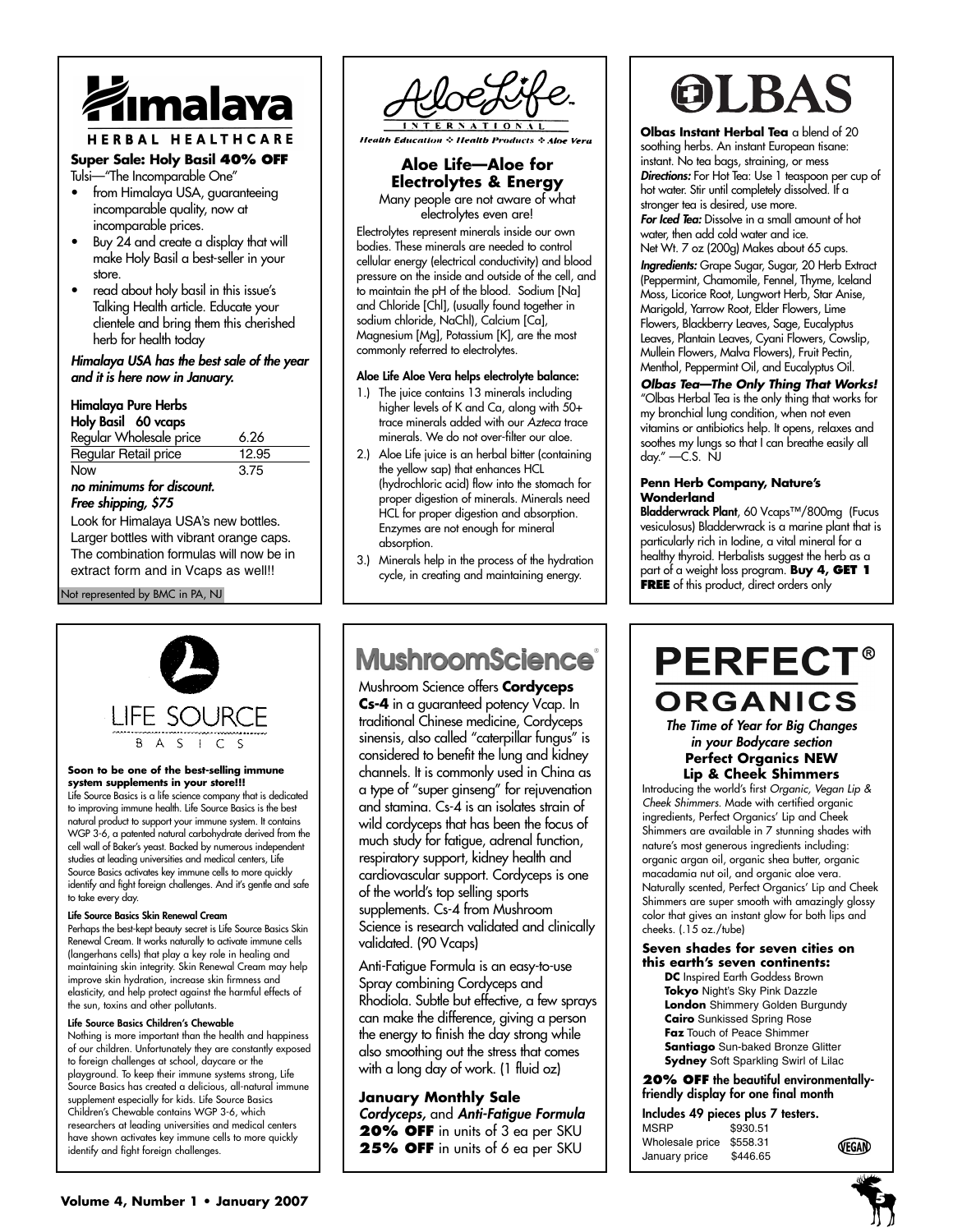# **Tulsi: Holy Basil**

*continued from page 2*

should be particularly concerned with the plant's chemical footprint, and the expertise of growing and manufacturing when looking for the greatest beneficial attributes of this plant. Companies that use hype and dramatic word games often miss the boat when it comes to quality product. Beware overpriced and over-hyped products

that miss the important health benefits evident in this plant, respectfully handled.

Blue Moose Consulting is lucky to offer two of the best-produced Holy Basils in the world—in liquid from Herb Pharm and in Vcaps from Himalaya USA. The more you learn about Tulsi, the more you will want to recommend it: and make sure that you are suggesting products whose merits you can count on.

**Herb Pharm** uses the liquid extract of the dried leaves of three varietals of Holy Basil—Rama Tulsi, Krishna Tulsi and Vana Tulsi, (*Ocimum sanctum* and *Ocinum gratissimum*). The decision to use three



distinct varieties reflects the understanding that each type offers something distinct and beneficial. With the Herb Pharm's commitment to quality, and the

benefits of a liquid herbal extract, their Holy Basil should be one that is recommended with

confidence whenever Tulsi is the needed herb.

**Himalaya USA** may be the *only* company in the world that compares with quality assurances. Himalaya grows their own Tulsi, and—as a 75-year old company—they

certainly are not new to this legendary herb. As a world-renowned pharmaceutical company (that only manufactures herbal formulas), *Himalaya USA* can guarantee quality controls against heavy metals, sulfites, and other environmental contaminants that other companies can only hope to avoid. Each batch is tested,

something no other current manufacturer can claim; and each and every product is monitored to guarantee that it has a

(Tulsi) Ocimum sanctum & grati Aromatic Leaf

BAL DIETARY SUPPLEM<br>1 Fluid Qunce (29.6 ml)

# **ADVERTISING TO HELP YOU SELL**

**Aloe Life**—advertising in *Dolphin Publishing* every month this year. Consider subscribing. "Developing Healthy Habits: a newsletter with your health in mind"

**Essential Formulas**—Article by Ronald Hoffman MD, CNS, well known physician and radio talk show host, on Dr. Ohhira's Probiotics 12 PLUS in the February/March issue of the *Townsend Letter for Physicians & Patients*, a leading publications provided to health care practitioners nation-wide.

**Nordic Naturals**—*AARP Magazine* (for retired persons), Jan/Feb issue, page 32 discusses the importance of vitamin D.

**Olbas**—*Go–Air Tran in-flight magazine*—Dec '06, Jan–Feb '07—full page.

**Sovereign Silver**—*Healthy Living magazine*. January and February issues, "Wintering With Silver"

# **IN THE NEWS**

# **Herb Pharm receives Socially Responsible Business Award**

Herb Pharm received the *2006 Socially Responsible Business award* at the Natural Products Expo East last October. The award is voted on by an independent panel of judges for individuals and businesses who demonstrate exceptional tracks records in ethics, accountability, governance, employment practices, business relationships, financial return, products and services, community involvement and environmental protection. Sara Katz and Ed Smith said in receiving the award, *"Since 1979 we have striven to be fair and responsible to our employees, our customers, our suppliers, our community and to the environment."*

You have **Herb Pharm**. Congratulations.



# **ENDCAP IDEAS**

January is **Thyroid Awareness Month.** This is a great time to highlight health issues on this important gland so integral to our immune system and overall health. **Herb Pharm** has two excellent herbal compounds that address this issue, Nettle-Bladderwrack Compound and Bugleweed-Motherwort Compound, and **Penn Herb Company** has a Bladderwrack Plant (800 mg) in Vcaps. Stock these products with a good selection of carnitines from **Bluebonnet** (250 and 500 mg in Vcaps) and you are pointing out natural health alternatives that everyone should be aware of!!

# **TAKE 5 MINUTES**

Place a **Nordic Naturals** order today and ask for the best small and useable 2007 calendar in the industry. The pictures of pristine Norwegian scenery motivate you to carry the cleanest and purest fish oils in the world. A bigger calendar for the hallway?: place an **Olbas** order for a floor or counter display, and ask for a 2007 Olbas calendar, while supplies last – herbal Alpine herbs make Olbas an industry leader.

footprint of activity for the principal known active constituents desired. Quite amazing!! Himalaya USA may be new to our marketplace, but they offered Holy Basil long before its popularity started here.

More amazingly, Himalaya USA is now offering their superior Holy Basil product at the unheard of discount price of **40% off.** When you are a grower and you anticipate an increase in market interest that does not precipitate, then you have to either grow less or sell off your existing inventory. Their loss can be your store's gain as we begin 2007. Holy Basil will make inroads with many stores for the next few months with this outrageous discount. 2007 will show the same growth increase that rhodiola showed two years ago and shatavari and chyavanprash showed last year. Are you capitalizing on these herbal growth spurts? 40%-off will probably not occur again, so endcap, educate and advertise.

Holy Basil is destined to become a premier herb in our American herbal canon. Not in most people's lexicon until recently, this adaptogen has a profoundly broad range of applications. If you understand the merit of safe and multi-function herbs, and the importance of providing stress relief with effective adaptogens, then Holy Basil should be a new herbal blessing for you and your business this year. Enjoy! ❂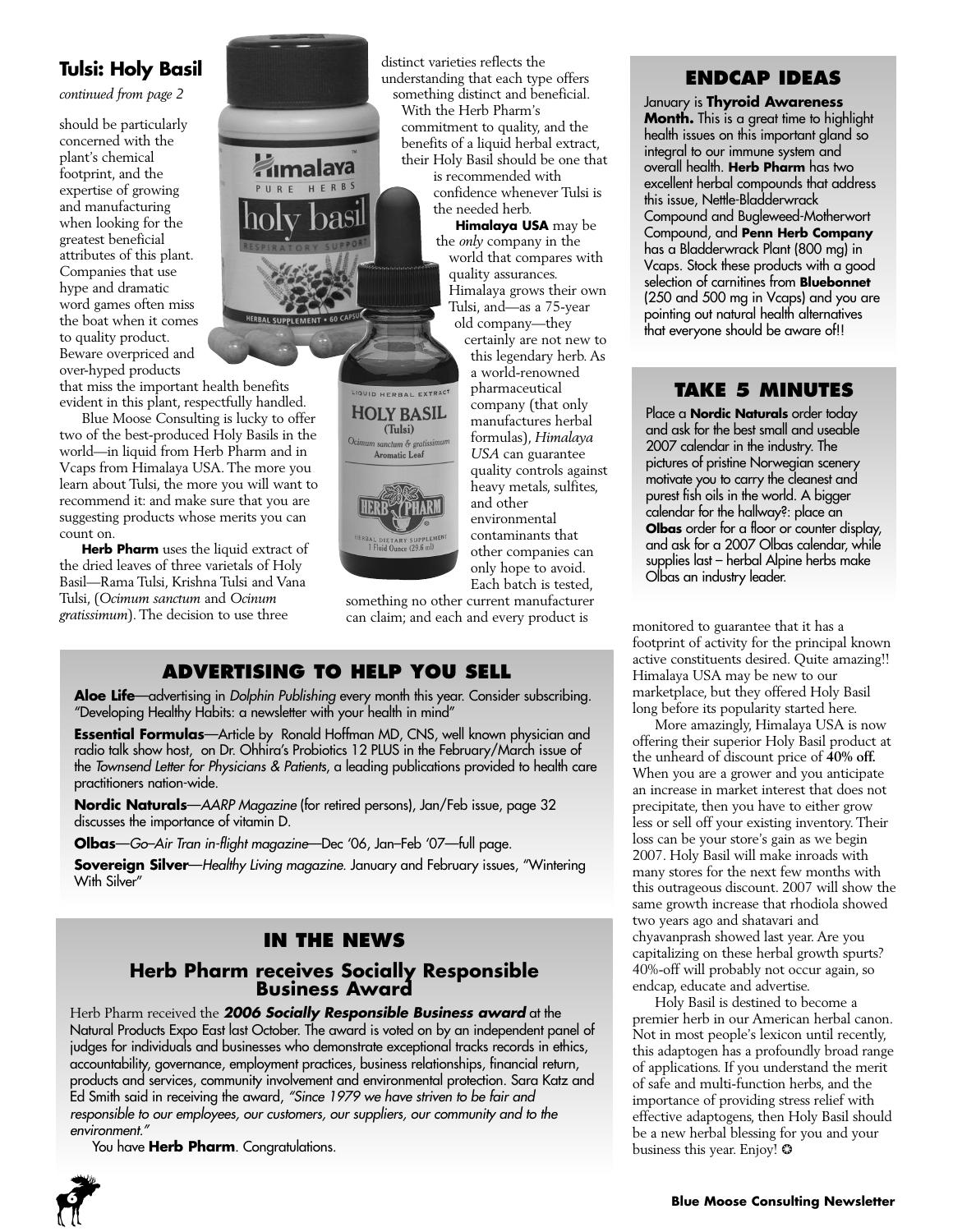# **The Obligations of a Natural Foods Retailer**

*continued from page 1*

development of a user-friendly community resource in our stores—so that anyone considering a natural and healthful way of life will feel comfortable searching for the best available options in your store.

**2. Run a viable and profitable business.** The best intentions do not keep a store afloat. If you are in business, then take responsibility for the business end of the store. Many stores treat finances as a secondary concern. Whether you like balancing the books and financial planning, every business needs a plan and some degree of oversight. Only a well run business will succeed in the modern competitive marketplace. Take this obligation seriously as people depend upon you!

**3. Provide access to the best natural alternatives available.** The world of health continues to advance and change, and people depend upon their trustworthy health food stores for the latest and best information. So consider those sky-high piles of literature that cover your desk and various sectors of your home as part of the important pact you have with the customers who depend upon you. Recent information should be your middle name.

**4. Be a good employer and a socially conscious business.** Now I know that many stores out there are truly mom & pop, and only one person can open the store. But being a good employer involves being fair to yourself as well. Vacations, weekly pay, treating yourself right are legitimate requirements for the small store owner as well as for a business that has evolved into a strong community employer. You cannot say that you run a health food store unless you walk the walk of health in every aspect of your business. This should translate into the way that you treat your employees and how your business interacts with the world around you, both locally and globally.

**5. Seek consistent ways to be more environmentally responsible.** It is not easy, but we all—everyone—have to do all we can everyday (and more and more as every day goes by) to make intelligent choices to run a green business that puts as little stress on the environment as possible. And we should promote this idea to all of our customers as well. Carry a full line of environmental cleaners even if large profit is not there, support organic wherever possible, and educate, inform and lead by example.

**6. Develop layers of educational outreach.** People are hungry for information

# **"WE ARE HEALTH FOOD PEOPLE" Stephen L. Quinto** *Founder and CEO, Natural Immunogenics*



In 1997, late in an eventful 30-year career during which he had made a significant (if esoteric) contribution to the aviation industry, Stephen Quinto entered upon a new project that was to resolve his future for the next decade. His attention had been drawn to an alternative health care product that was proliferating on the internet. Recognized by some as a "miracle", the product increasingly fascinated him, and after initial research he realized that there was deeper, hidden value in the technology for making a "colloidal silver" and that its true potential had therefore never been achieved, in fact was further than ever from being realized. From this hypothesis—that the ultimate therapeutic value of

silver had yet to be achieved—the vision to create a state-of-the-art product flowed. Mr. Quinto established Natural-Immunogenics Corp in 1998. In late 1998, under his leadership, the Company finally produced a colloid so fine its trace could not be detected even in a laser beam. Further testing at the University of Miami confirmed its antibacterial effectiveness to dilutions of 150ppb.

Seven years later, the number of retail outlets where **Sovereign Silver** (NIC's consumer brand) is sold has grown to close to 4000; while *Argentyn 23* (its professional brand) is being used by over 1,000 healthcare professionals. Mr. Quinto has overseen the birth and development of an important medical development, while simultaneously restoring confidence in a category that had been ignorantly abandoned long before it was understood by an otherwise-interested establishment.

Mr. Quinto has recently relocated to the South Pacific with his wife Nicola, but still serves as CEO and visionary for the company. His son, Theo, continues to work with that vision to carry on the family integrity and mission for Natural-Immunogenics. Ultimately, Stephen Quinto intends to leave behind everything that comprises the customary paradigm called contemporary civilization, convinced that the only purpose left for him (and for us all) is to serve nature itself. His parting words: *"Take only from nature what you can restore to it..."*

# **MARKETING IDEAS**

February 04 is Super Bowl XLI in Miami. This game has become a national party tradition. Go beyond the usual chips and nuts and finger foods, and create some excitement about sports supplements in your store the second half of January. Primary quality athlete's products to accentuate include **Bluebonnet's** new 100% All natural Whey Protein Isolate powder unsweetened, l-carnitine Vcaps and liquids; **Nordic Naturals** Omega-3s; **Herb Pharm's** Athlete's Power Tonic and Male Sexual Vitality; and **Himalaya USA's** VigorCare for Women and VigorCare for Men. Bet on winners for year-long profit.

and they want to learn. Start small if necessary but offer consistent informative platforms of education. Whether it means offering a monthly magazine by the counter (with educational articles), delving into the task of providing local speakers in a lecture series, or creating an active informational bulletin board, give the people what they want—information on health.

**7. Plan for the future—even to pass on the mission of the store to someone else someday.** Health food retailers live so much in the moment by necessity. Think ahead and have a strategic plan for profits and how to invest them, store improvements and how to afford them, and retirement and how to achieve it. Every day should be a movement toward a better store and a better life for you as the leader of this health food movement in your community.

**8. Have fun, smile, stay involved in your store.** The wise store owners and managers know their customers by name; they invest in their store's clientele and the people develop a loyalty based upon the relationships established. Even on the hardest days it pays to smile and show love to the people who are doing something to transform their lives. Hopefully, you chose this career to have fun and you have found ways to find enjoyment in your tasks. I remember writing poetry in my head about the pleasure of pouring rice into the bulk bins. Make your own happiness: it is easier in a health food store than many other less attractive arenas!!

**9. Never underestimate the importance of a clean, neat store.** Sometimes we can get overwhelmed in business cycles that envelope us. But remember, you have new customers coming in to your store every day and that first impression is so very crucial. From checking the store before you open the doors to taking the time to clean the floors, reorganizing the shelves after children run through, to making sure that

*continued on page 8*